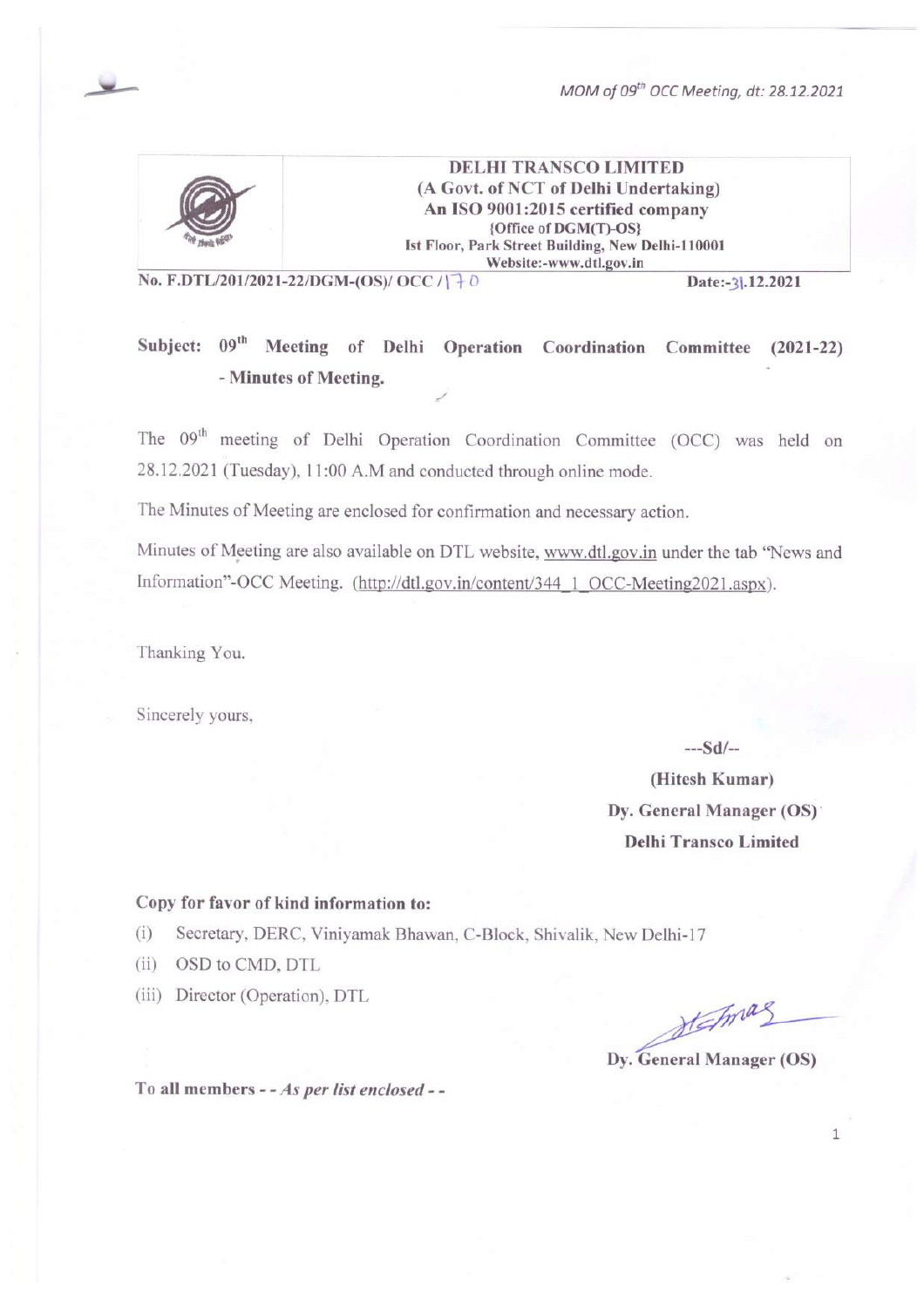**To all members** *- - As per list enclosed - -*

# **09th Meeting of Delhi Operation Coordination Committee (2021-22)- Minutes of Meeting**

# **Distribution List:**

| 1. E.D. (Project-II): For early revival of 220 kV M.Bagh - Trauma Centre Ckts |
|-------------------------------------------------------------------------------|
| 2. General Manager (O&M)-I                                                    |
| 3. General Manager (O&M)-II                                                   |
| 4. General Manager (P&M, DM&S)                                                |
| 5. General Manager (Planning)                                                 |
| 6. DGM (O&M) - North, East, West, South                                       |
| 7. DGM (Metering/Protection)                                                  |
| 8. DGM (Planning)                                                             |
| 1. General Manager (SLDC)                                                     |
| $2.$ DGM $(SO)$                                                               |
| HOD (PSC &AM), Sr. Manager (PSC)                                              |
| $VP$ , AVP $(SO)$                                                             |
| VP, AVP (SO)                                                                  |
| Superintending Engineer, E-1                                                  |
| AGM (T) Opr. GTPS                                                             |
| 1. AGM (T) Opr.PPS-I                                                          |
| 2. AGM (T) Opr. PPS-III                                                       |
| AEE/M.SLDC Officer                                                            |
| Sr. Executive Engineer, O&M                                                   |
| GM (Traction), Sr.DGM (Traction)                                              |
| <b>GMR(DIAL)</b> GM(DIAL)                                                     |
| N. Railways Sr. DEE (TRD)                                                     |
|                                                                               |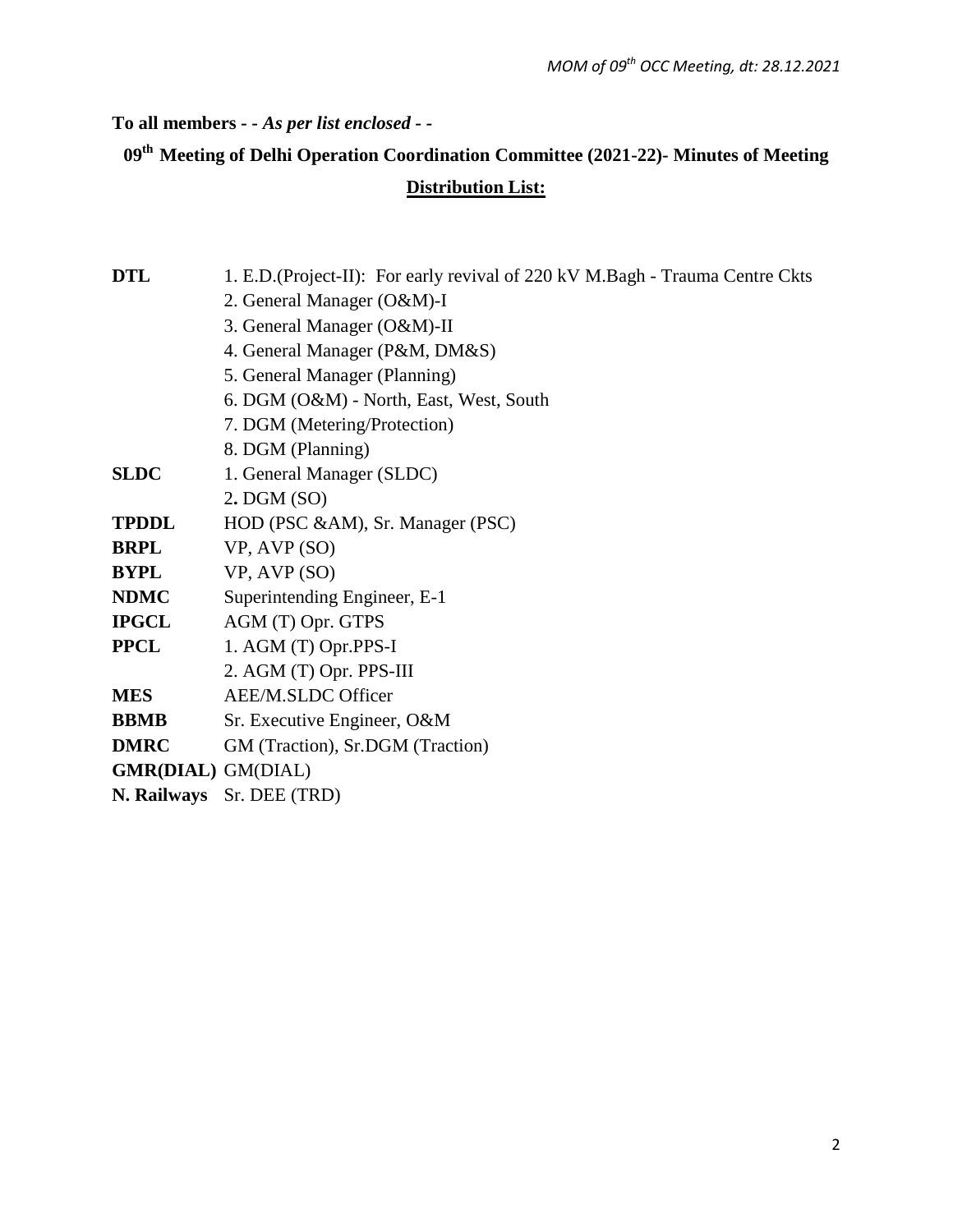| Date:         | 28.12.2021                                                                |
|---------------|---------------------------------------------------------------------------|
|               |                                                                           |
| Time:         | 11:00 AM                                                                  |
|               |                                                                           |
| <b>Venue:</b> | <b>Online Via Video conferencing</b>                                      |
|               |                                                                           |
|               | O/o-GM(O&M)-I, Delhi Transco Ltd., 220 kV S/stn Park Street, New Delhi-01 |
|               | List of participants is enclosed as Annexure-I.                           |

# **MINUTES OF 09TH DELHI OCC MEETING**

**The Chairman**, Delhi OCC welcomed the members/ participants and requested to start the meeting as per circulated agenda.

It was informed that the peak demand for November'21 was 3831 MW against peak demand of 3769 MW in November'20. Total energy consumed in November'21 was 1819.037 MUs against 1783.447 MUs in November'2020. SLDC Delhi informed that, anticipated peak demand for the month of January'22 is 5300MW and expected availability is 5059 MW (Deficit - 241MW). The anticipated maximum energy requirement for one day is 72.806MUs and expected availability is 114.795MUs (Surplus +38.989MUs).

----------------------------------------------------------------------------------------------------------------

**1. Confirmation of minutes of 8th Delhi OCC meeting (2021-22) held on dated 29.11.2021.**

The 8th Delhi OCC meeting (2021-22) was held on 29.11.2021 through video conferencing. Minutes of the OCC meeting were issued on 03.12.2021 and uploaded on DTL website [\(http://dtl.gov.in/content/344\\_1\\_OCC-Meeting2021.aspx\)](http://dtl.gov.in/content/344_1_OCC-Meeting2021.aspx).

**Members confirmed the Minutes of 08th Delhi OCC meeting.**

# **DTL Agenda:-**

**2. Proposed planned shutdowns of DTL for the month of January-2022.**

After detailed discussion with the members, OCC approved shutdowns subject to real time condition & consent from respective DISCOMs.

- **SLDC requested O&M/Gazipur to coordinate with EDWPCL at their end for the proposed shutdown of 66kV EDWPCL feeder to complete the work on the Ckt.**
- **OCC advised O&M/DTL to utilize shutdown window alongwith many shutdowns proposed by DTL Protection Deptt. by clubbing their Operation and Maintenance activities as also per PMS to minimize the outage period.**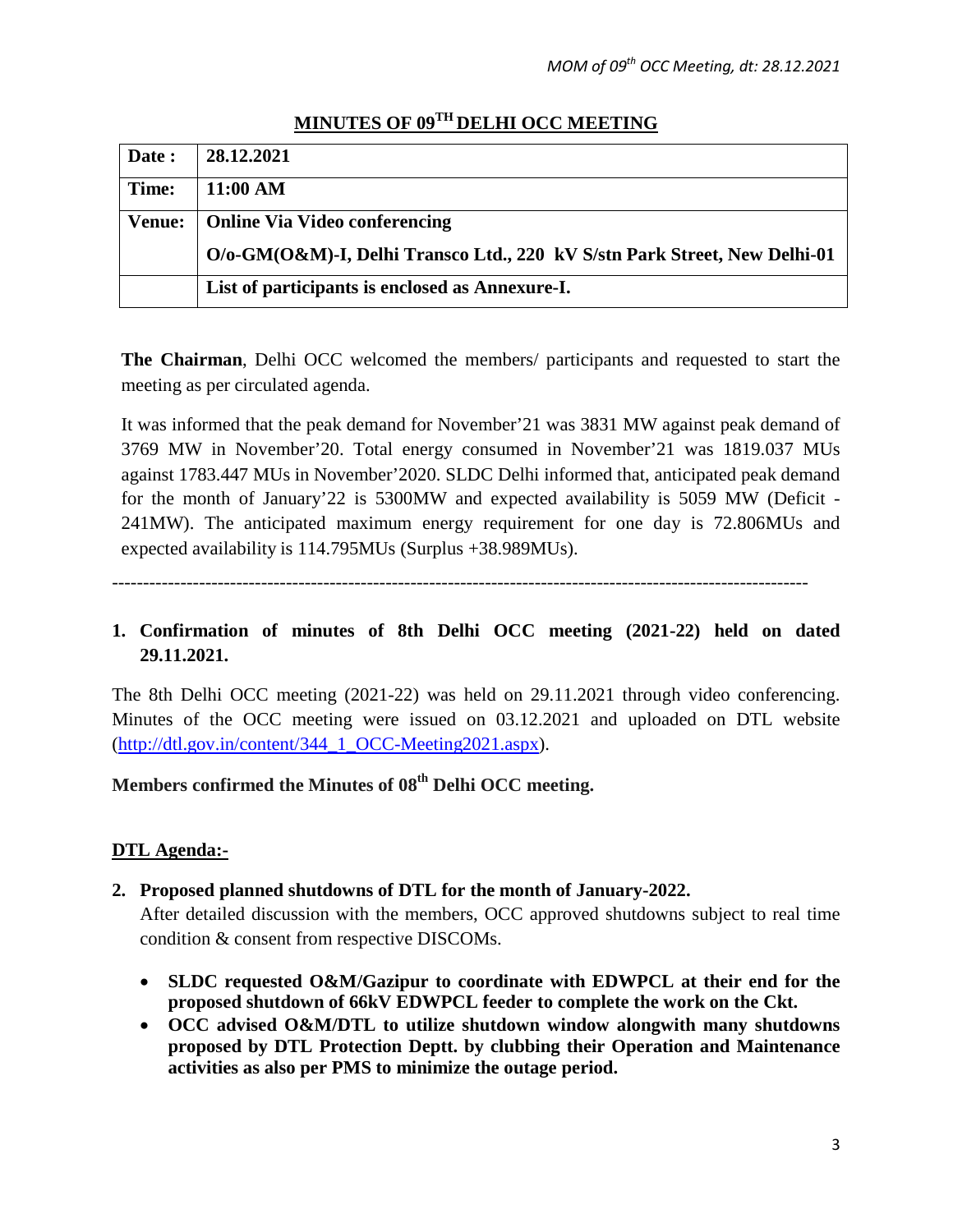# **3. Shutdowns requested by PGCIL for complete 220kV GIS Dwarka Sub-station for coating of relay card.**

DTL, O&M-I division forwarded the following shutdowns to consider discussing in OCC meeting is as under:-

| SN. | <b>Bus Section</b> | <b>Name of DTL Line</b>                                                                                                                                                                          | <b>Shutdown Period</b>                   |
|-----|--------------------|--------------------------------------------------------------------------------------------------------------------------------------------------------------------------------------------------|------------------------------------------|
|     | Bus Section 'A'    | 160MVA ICT-I $&$ II (Future bay)<br>Dwarka-PPK-II U/G cable Ckt-I & II<br>(upcoming)<br>Dwarka-Naraina O/H Ckt-II<br>Dwarka-PPK-I U/G Ckt-II<br><b>Bus Coupler-I</b><br>Dwarka-Naraina O/H Ckt-I | 05.01.2022 (08:00 hrs<br>to $20:00$ hrs) |
|     |                    | Dwarka-PPK-I U/G Ckt-II<br><b>Bus Sectionalizer-I</b>                                                                                                                                            |                                          |
| 2.  | Bus Section 'B'    | <b>Bus Sectionalizer-II</b><br>Dwarka-PPK-III Ckt-I&II<br><b>Bus Coupler-II</b><br>Spare Bay<br>160MVA ICT-III&IV (Future)                                                                       | 05.01.2022 (08:00 hrs<br>to $20:00$ hrs) |

**OCC stated that it is not advisable to switch Off Dwarka sub-station completely for this type of work. OCC deferred the above shutdown and advised PGCIL & DTL/O&M to submit a revised working schedule to SLDC for carrying out the work or put up for approval of OCC in the next meeting as the case may be.**

# **BRPL Agenda:-**

## **4. High 11kV bus-bar Voltage at 220kV Okhla, Mehrauli & Sarita Vihar Sub-stations.**

11kV Bus-bar voltage at these stations approaching 12kV. BRPL requested SLDC to reduce tap positions from 5 to 3 on 66/11kV PTR's. High voltage complaints are very frequent in area feeding from above 220kV Sub-stations. Very high voltage is threat to our system and possibility of flashover in distribution system.

**BRPL apprised OCC that reduction in the tap position is the only solution & tap position of PTR's at BRPL end is at 1. OCC advised SLDC to coordinate & direct DTL grids accordingly to reduce the PTR's tap position to maintain the voltage profile near to 11kV.**

 **(Action by DTL & SLDC)**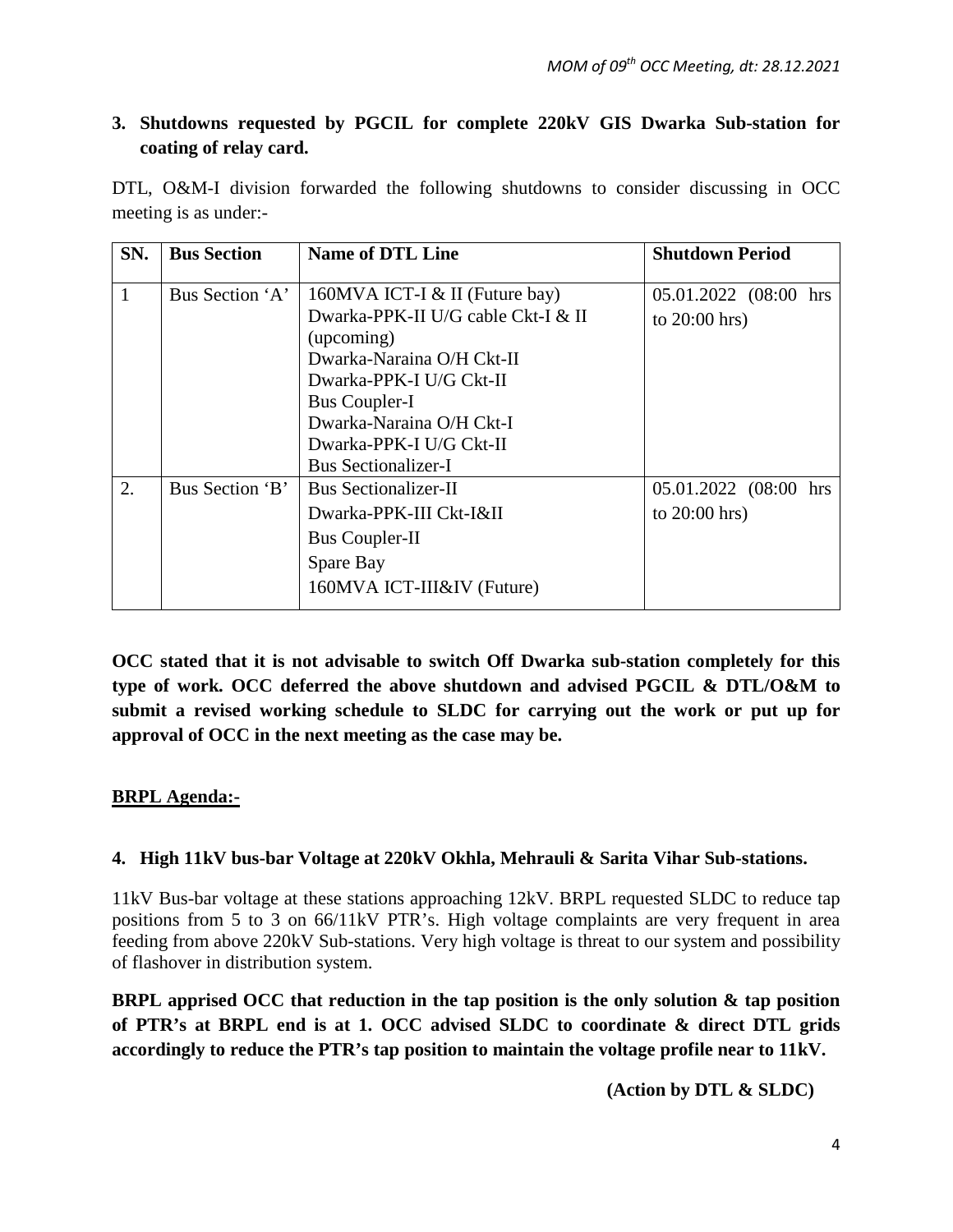#### **5. Non-availability of 66 kV bus selection scheme at 220kV Najafgarh.**

At 220kV Najafgarh Sub-station, 66kV Nangloi & 66kV Jaffarpur Ckt with 20MVA PTR-III is not available with bus selection scheme. This is a major concern keeping in view of the summer loading.

At 220kV Najafgarh Sub-station, there was a scheme to strengthen 66kV bus bar system. OCC is requested to deliberate the same.

**DTL apprised OCC that augmentation works of 66kV bus bar is under progress & drawing has been approved. Work will be completed by March-2022.**

**DTL stated that there is severe space constraint at 220kV NJF sub-station, therefore, no further modification is possible in the switchyard. It was informed that 66kV Nangloi feeder already taken from Tikri Kalan, however, BRPL cable is faulty/incapable to take load reliability due to frequent failures.** 

**After detailed deliberation, OCC advised BRPL to identify the feeders in accordance to their importance/criticality and advised BRPL to explore the possibility of shifting of their critical feeders to other bays. Bus selection should be available for all 20MVA transformers at NJF. The matter may be taken up by BRPL with DTL on appropriate forum accordingly.**

## **BYPL Agenda:-**

#### **6. Feeder wise metering for Reactive energy billing.**

It is requested that for reactive energy billing, feeder wise metering be done for each trunk feeder supplying BYPL areas as this will help identify particular feeders where reactive energy penalties are on higher side.

Keeping in view of high reactive energy penalties during off peak months, SLDC is also requested to kindly share the day wise breakup of total MUs in monthly reactive energy bills. This is required for analysis purpose to identify high reactive energy penalty days.

**DTL informed that the reactive energy metering is being done as per existing CEA/ DERC guidelines. For any change in metering procedure, BYPL may approach CEA/DERC. Further, SLDC submitted that it is not feasible to provide day wise breakup of MUs in reactive energy bills.**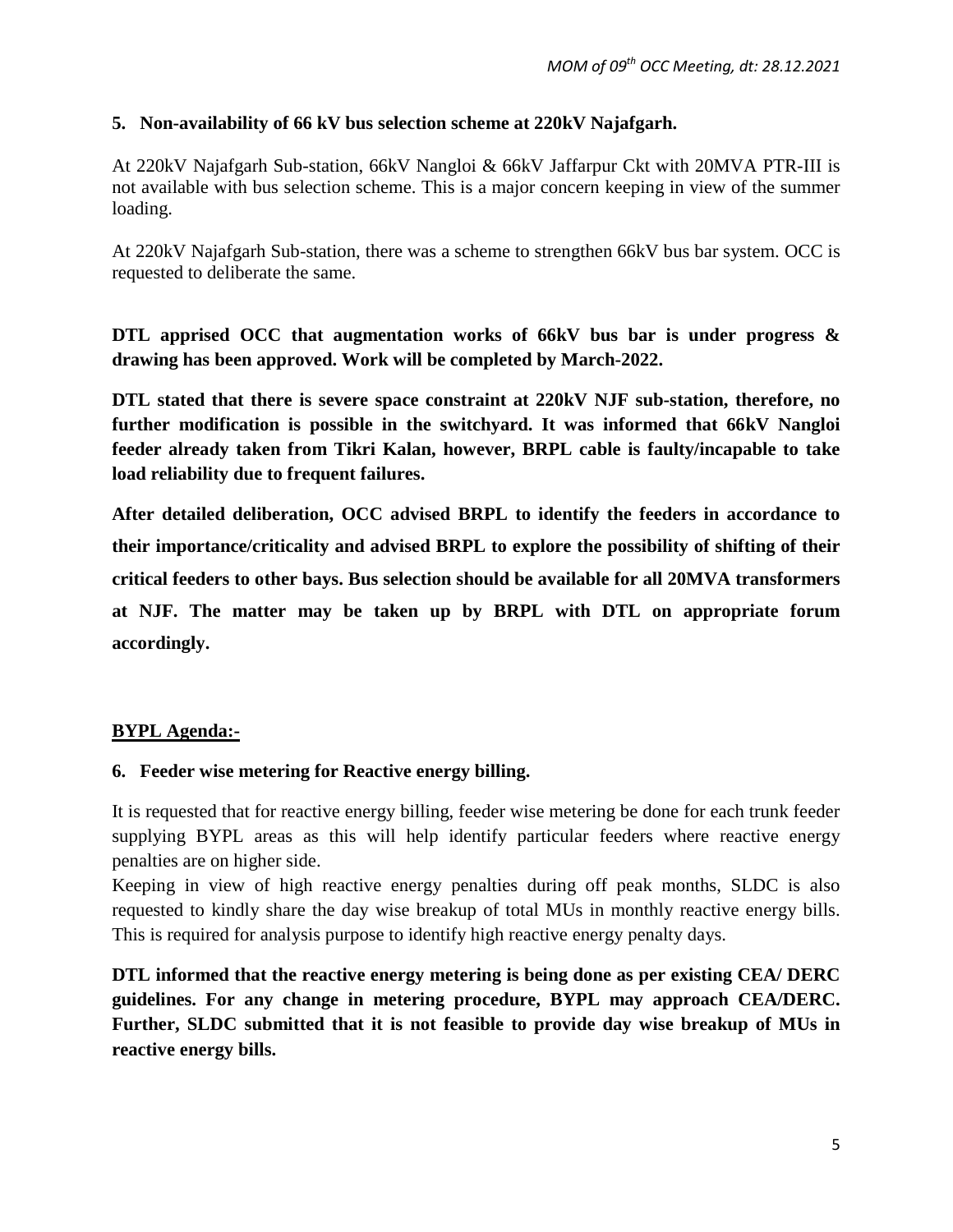# **7. Long/recent Outage/breakdown of elements in Delhi power system.**

The latest status of Long/Recent Outage/Breakdowns of elements in the Delhi Power system as under:

| S.<br>no. | <b>Element's Name</b>                             | <b>Utility</b>      | Date of<br>outage | Status of outage as on 28.12.2021                                                                                                                                                                              |
|-----------|---------------------------------------------------|---------------------|-------------------|----------------------------------------------------------------------------------------------------------------------------------------------------------------------------------------------------------------|
| 1.        | 220kV PEERAGARHI - 33kV<br>A-4 PASCHIM VIHAR CKT. | <b>BRPL</b>         | 10.07.21          | 'Y' PH. SINGLE CABLE CONNECTOR FAULTY.<br><b>Expected by Jan-22.</b>                                                                                                                                           |
| 2.        | 220kV OKHLA - 33kV EAST<br>OF KAILASH CKT.        | <b>BRPL</b>         | 25.08.21          | 'R' PH. SINGLE CABLE FAULTY. Expected by Jan-22.                                                                                                                                                               |
| 3.        | 220kV PPK-II - 66kV HASTAL<br>CKT.-I              | <b>BRPL</b>         | 18.10.21          | 'B' PH. SINGLE CABLE FAULTY. Expected by Jan-22.                                                                                                                                                               |
| 4.        | 220kV LODHI ROAD - 33kV<br>NDSE CKT.              | <b>BRPL</b>         | 29.11.21          | 'R' PH. SINGLE CABLE FAULTY. Expected by Jan-22.                                                                                                                                                               |
| 5.        | 220kV PPK-II - 66kV HASTAL<br>$CKT.-II$           | <b>BRPL</b>         | 11.12.21          | 'B' PH. SINGLE CABLE FAULTY. Energized on 18.12.21.                                                                                                                                                            |
| 6.        | 33kV BAY -1 (IP - KILOKRI)                        | <b>BRPL</b>         | 15.12.21          | 'B' PH. SINGLE CABLE FAULTY. Energized on 19.12.21.                                                                                                                                                            |
| 7.        | 22kV GAZIPUR - 66kV PPG<br><b>INDL. AREA CKT.</b> | <b>BYPL</b>         | 11.12.21          | 'R' & 'Y' PH.CABLE FAULTY. Energized on 24.12.21.                                                                                                                                                              |
| 8.        | 33kV BAY -28 (IP-CP)                              | <b>NDMC</b>         | 17.10.21          | 'R' PH. CABLE FAULTY. Energized on 24.12.21.                                                                                                                                                                   |
| 9.        | 400kV BAWANA, 315MVA<br><b>ICT-II</b>             | <b>DTL</b>          | 30.03.21          | 315MVA ICT-II CAUGHT FIRE AND DAMAGED.<br><b>Expected by 15.02.21.</b>                                                                                                                                         |
| 10.       | AT PEERAGARHI: - 220/33kV<br>100MVA TRF.-I        | <b>DTL</b>          | 10.07.21          | TRIPPED ON DIFFERENTIAL. TX FAULTY. Expected by<br>March-22.                                                                                                                                                   |
| 11.       | 220kV PARK STREET - 66kV<br>DMRC CKT.-I&-II       | DTL/<br><b>DMRC</b> | 19.10.21          | SHUT DOWN FOR GRID SHIFTING WORK AT DMRC<br><b>END.</b> Expected by March-22.                                                                                                                                  |
| 12.       | AT ROHINI I:- 220/66KV<br>100MVA TR.-II           | <b>DTL</b>          | 11.11.21          | SHUT DOWN FOR OVERHAULING OF<br>TRANSFORMER. Energized on 22.12.21.                                                                                                                                            |
| 13.       | AT MUNDKA: 315MVA ICT -<br>IV                     | <b>DTL</b>          | 13.11.21          | TRIPPED ON BUCHLOZ RELAY. 'R' PH. WINDING<br>DAMAGED.                                                                                                                                                          |
| 14.       | 220kV MAHARANI BAGH -<br>TRAUMA CENTRE CKT.-I&II  | <b>DTL</b>          | 15.11.21          | SHUT DOWN FOR JOINTING WORK OF NEW CABLE<br>BETWEEN J.N. - 05 AND JB - 06 FOR PWD WORKS.<br><b>Expected by 15.01.22.</b>                                                                                       |
| 15.       | AT MEHRAULI: 20MVA-I                              | <b>DTL</b>          | 19.11.21          | SHUT DOWN FOR OVERHAULING OF<br>TRANSFORMER. Energized on 23.12.21.                                                                                                                                            |
| 16.       | AT TRAUMA CENTRE:<br>220/33kV 100MVA PR. TR.-I    | <b>DTL</b>          | 22.11.21          | <b>SHUT DOWN FOR OVERHAULING OF</b><br>TRANSFORMER. Energized on 23.12.21.                                                                                                                                     |
| 17.       | 220kV LODHI ROAD - ALL<br><b>33kV FEEDERS</b>     | <b>DTL</b>          | 29.11.21          | ALL 33kV FEEDERS (INCLUDING 33kV DEFENCE<br>COLONY CKT UNDER B/D FROM 30.09.21) AFFECTED<br>DUE TO BOTH 33kV BUS DEAD BECAUSE OF FIRE IN<br>33kV GIS. 13 NOS. 33KV FEEDERS HAVE BEEN<br>ENERGIZED ON 28.12.21. |
| 18.       | AT SUBZI MANDI: - 33/11kV<br>16MVA TR-II          | <b>DTL</b>          | 03.12.21          | SHUT DOWN FOR OVERHAULING OF<br>TRANSFORMER. Expected by 30.12.2021.                                                                                                                                           |
| 19.       | 220kV PPK -II - BAMNAULI<br>CKT.-II               | <b>DTL</b>          | 13.12.21          | SHUT DOWN FOR OVERHAULING OF CKT.<br>BREAKER. Energized on 17.12.2021.                                                                                                                                         |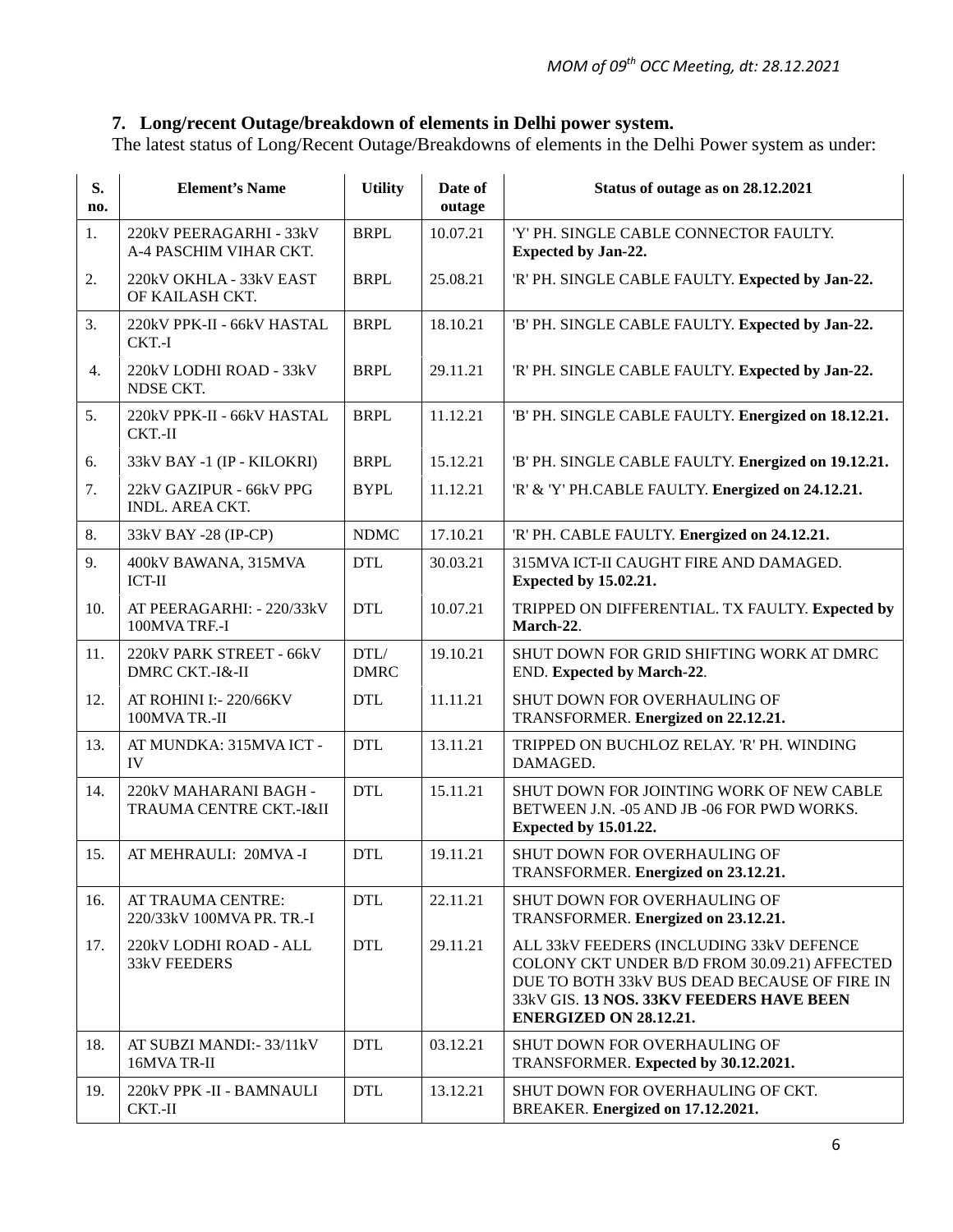# **ADDITIONAL AGENDA**

#### **SLDC Agenda:-**

#### **1. High voltages and reactive power issues in Delhi power system**

With onset of winter, High Voltages conditions have been faced in Delhi System. This is happening because of decrease in power demand in Delhi area. High voltage also causes stress on Transmission system equipments. It has been observed that during high voltage conditions Delhi injects reactive power to the grid resulting payment of heavy penalty to NRPC reactive account by Delhi.

In 190<sup>th</sup> NRPC OCC Meeting held on 21.12.2021, it has been observed that generators are not absorbing reactive power as per their capability curve. During discussion in the meeting on Delhi scenario CCGT Bawana performance was shown by NRLDC. Reactive power response in respect of MVAr Vs Voltage for past 15 days (01.12.2021 - 15.12.2021) as per NRLDC SCADA data is as under:

| S. No. | <b>Station</b> | Unit<br>No.    |     | Capacit   Geographica  <br>l location | <b>MVAR</b><br>capacity as per<br>capability<br>curve | <b>MVAR</b><br>performance<br>$\left( \text{-}\right)$<br><b>Absorption</b><br>$(+)$ | <b>Voltage</b><br>absorption<br>above(in<br>$\mathbf{K} \mathbf{V}$ |
|--------|----------------|----------------|-----|---------------------------------------|-------------------------------------------------------|--------------------------------------------------------------------------------------|---------------------------------------------------------------------|
|        |                |                |     |                                       |                                                       | <b>Generation</b>                                                                    |                                                                     |
|        |                |                | 216 |                                       | $-64.8$ to 129.6                                      |                                                                                      |                                                                     |
|        |                | $\overline{2}$ | 216 |                                       | $-64.8$ to 129.6                                      |                                                                                      |                                                                     |
|        |                | 3              | 216 |                                       | $-64.8$ to 129.6                                      |                                                                                      |                                                                     |
|        | <b>Bawana</b>  | $\overline{4}$ | 216 | Delhi-NCR                             | $-64.8$ to 129.6                                      | $-40$ to $40$                                                                        | 4                                                                   |
|        |                |                |     |                                       |                                                       |                                                                                      |                                                                     |
|        |                |                |     |                                       |                                                       |                                                                                      | 8                                                                   |
|        |                | 5              | 253 |                                       | $-75.9$ to $151.8$                                    |                                                                                      |                                                                     |
|        |                | 6              | 253 |                                       | $-75.9$ to $151.8$                                    | $-20$ to 40                                                                          | 4                                                                   |
|        |                |                |     |                                       |                                                       |                                                                                      |                                                                     |
|        |                |                |     |                                       |                                                       |                                                                                      |                                                                     |

**Table-1**

GT Unit is working in the range of -40 (absorption) to +40(generation) MVAr and STG Unit is working in the range of -20 (absorption) to +40(generation) MVAr. As such, it is observed that there are margins available as per capability curves and CCGT Bawana units are not absorbing reactive power as per their capability curve.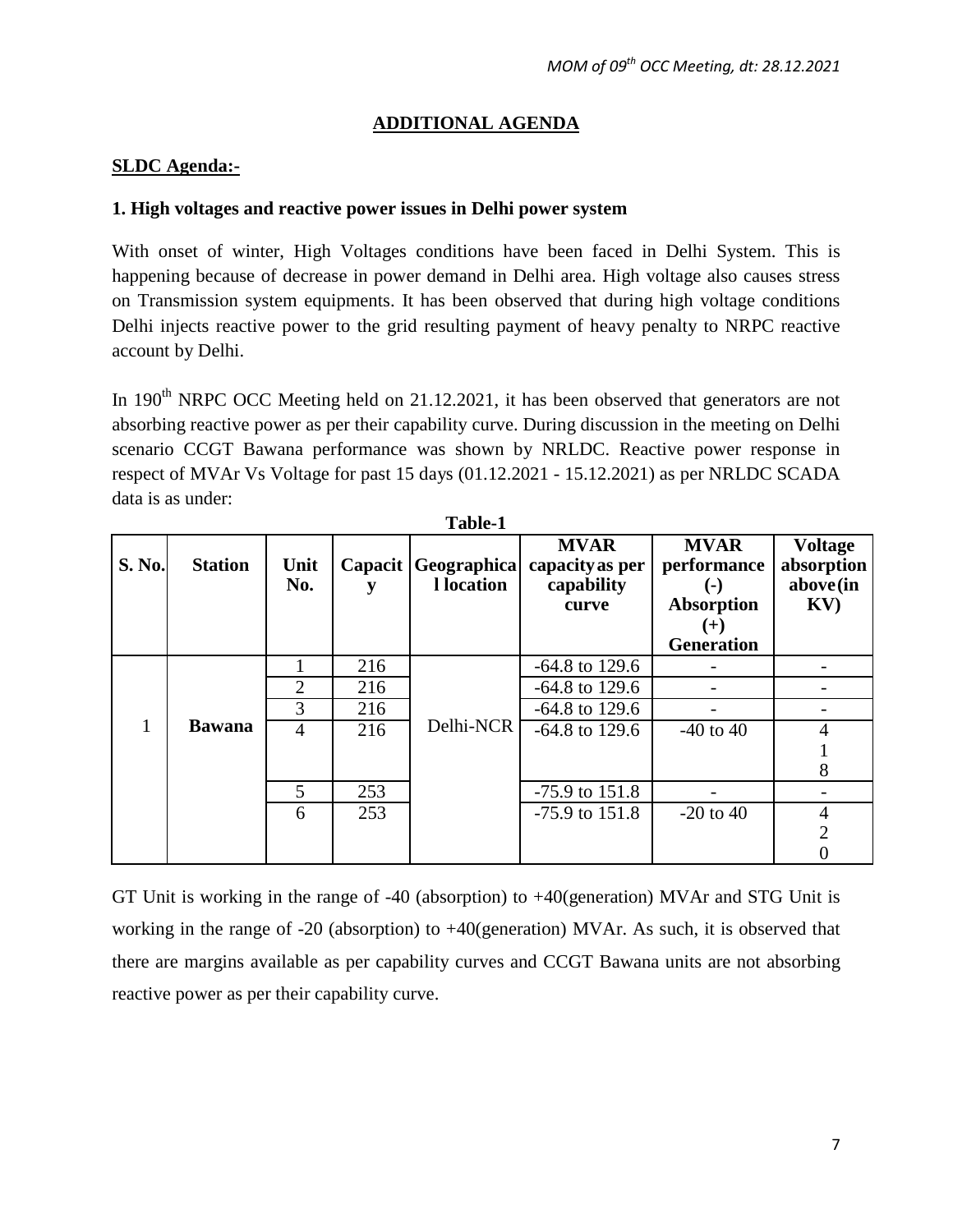| S.             | 1 adie-4<br>Min.<br>Date & Time of<br><b>Pragati Generation</b><br><b>GT</b> Generation<br><b>CCGT</b> Bawana Gen. |               |           |             |                              |           |             |                       |                  |             |                       |
|----------------|--------------------------------------------------------------------------------------------------------------------|---------------|-----------|-------------|------------------------------|-----------|-------------|-----------------------|------------------|-------------|-----------------------|
| No.            | <b>Minimum</b>                                                                                                     | <b>Demand</b> |           |             |                              |           |             |                       |                  |             |                       |
|                |                                                                                                                    | in MW         | <b>MW</b> | <b>MVAR</b> | <b>220kV</b>                 | <b>MW</b> | <b>MVAR</b> | <b>220kV</b>          | $\mathbf M$<br>W | <b>MVAR</b> | 400kV                 |
|                | <b>Demand</b>                                                                                                      |               |           |             | <b>Bus</b><br><b>Voltage</b> |           |             | <b>Bus</b>            |                  |             | <b>Bus</b>            |
| $\mathbf{1}$   | 01.12.2021 at                                                                                                      | 1451          | 160.73    | $-11.13$    | 240                          | 34.71     | $-3.9$      | <b>Voltage</b><br>240 | 271              | $-28$       | <b>Voltage</b><br>423 |
|                | 03:09:06 Hrs.                                                                                                      |               |           |             |                              |           |             |                       |                  |             |                       |
| $\overline{2}$ | 02.12.2021 at                                                                                                      | 1432          | 16.99     | $-7.91$     | 240                          | 35.06     | $-5.11$     | 240                   | 272              | $-26$       | 422                   |
|                | 03:32:57 Hrs.                                                                                                      |               |           |             |                              |           |             |                       |                  |             |                       |
| $\overline{3}$ | 03.12.2021 at                                                                                                      | 1434          | 158.92    | $-1.93$     | 239                          | 35.05     | $-4.51$     | 239                   | 277              | $-09$       | 420                   |
|                | 03:22:11 Hrs.                                                                                                      |               |           |             |                              |           |             |                       |                  |             |                       |
| $\overline{4}$ | 04.12.2021 at                                                                                                      | 1480          | 162.68    | $-9.15$     | 238                          | 35.37     | $-4.3$      | 238                   | 272              | $-14$       | 419                   |
|                | 03:29:58 Hrs.                                                                                                      |               |           |             |                              |           |             |                       |                  |             |                       |
| 5              | 05.12.2021 at                                                                                                      | 1340          | 160.82    | $-11.04$    | 238                          | 35.85     | $-4.60$     | 238                   | 272              | 01          | 420                   |
|                | 03:07:35 Hrs.                                                                                                      |               |           |             |                              |           |             |                       |                  |             |                       |
| 6              | 06.12.2021 at                                                                                                      | 1519          | 161.22    | 4.37        | 239                          | 34.99     | $-3.09$     | 239                   | 272              | $-09$       | 421                   |
|                | 03:53:16 Hrs.                                                                                                      |               |           |             |                              |           |             |                       |                  |             |                       |
| $\tau$         | 07.12.2021 at                                                                                                      | 1581          | 160.58    | 0.60        | 237                          | 36.60     | $-1.69$     | 237                   | 272              | $-24$       | 419                   |
|                | 03:22:33 Hrs.                                                                                                      |               |           |             |                              |           |             |                       |                  |             |                       |
| $8\,$          | 08.12.2021 at                                                                                                      | 1527          | 160.44    | $-3.81$     | 239                          | 21.76     | $-6.50$     | 239                   | 271              | $-21$       | 422                   |
|                | 03:26:07 Hrs.                                                                                                      |               |           |             |                              |           |             |                       |                  |             |                       |
| 9              | 09.12.2021 at                                                                                                      | 1536          | 161.22    | 13.76       | 238                          | 34.91     | $-7.35$     | 238                   | 272              | 13          | 419                   |
|                | 03:26:25 Hrs.                                                                                                      |               |           |             |                              |           |             |                       |                  |             |                       |
| 10             | 10.12.2021 at                                                                                                      | 1560          | 160.03    | $-1.36$     | 238                          | 34.45     | $-6.09$     | 238                   | 273              | 02          | 420                   |
|                | 03:25:55 Hrs.                                                                                                      |               |           |             |                              |           |             |                       |                  |             |                       |
| 11             | $11.12.2021$ at                                                                                                    | 1583          | 159.82    | $-13.94$    | 239                          | 34.38     | $-6.40$     | 239                   | 272              | $-20$       | 418                   |
|                | 03:32:35 Hrs.                                                                                                      |               |           |             |                              |           |             |                       |                  |             |                       |
| 12             | 12.12.2021 at                                                                                                      | 1375          | 163       | $-3.64$     | 238                          | 34.55     | $-6.29$     | 238                   | 272              | $-16$       | 420                   |
|                | 03:24:26 Hrs.                                                                                                      |               |           |             |                              |           |             |                       |                  |             |                       |
| 13             | 13.12.2021 at                                                                                                      | 1438          | 163.31    | $-1.99$     | 239                          | 34.58     | $-7.27$     | 239                   | 271              | $-26$       | 419                   |
|                | 03:08:27 Hrs.                                                                                                      |               |           |             |                              |           |             |                       |                  |             |                       |
| 14             | 14.12.2021 at                                                                                                      | 1512          | 156.88    | $-11.25$    | 239                          | 39        | $-7.23$     | 239                   | 272              | $-15$       | 421                   |
|                | 03:22:27 Hrs.                                                                                                      |               |           |             |                              |           |             |                       |                  |             |                       |
| 15             | 15.12.2021 at                                                                                                      | 1417          | 159.33    | $-5.54$     | 238                          | 30        | 6.20        | 238                   | 271              | $-33$       | 421                   |
|                | 03:14:04 Hrs.                                                                                                      |               |           |             |                              |           |             |                       |                  |             |                       |
| 16             | 16.12.2021 at                                                                                                      | 1433          | 159.08    | $-8.04$     | 238                          | 23.97     | $-5.58$     | 238                   | 271              | $-27$       | 419                   |
|                | 03:22:43 Hrs.                                                                                                      |               |           |             |                              |           |             |                       |                  |             |                       |
| 17             | 17.12.2021 at                                                                                                      | 1440          | 159.97    | $-11.50$    | 237                          | 39        | $-4.33$     | 237                   | 270              | $-12$       | 416                   |
|                | 03:35:42 Hrs.                                                                                                      |               |           |             |                              |           |             |                       |                  |             |                       |
| 18             | 18.12.2021 at                                                                                                      | 1448          | 160.30    | $-19.45$    | 238                          | 39        | $-4.97$     | 238                   | 270              | $-25$       | 417                   |
|                | 03:10:16 Hrs.                                                                                                      |               |           |             |                              |           |             |                       |                  |             |                       |
| 19             | 19.12.2021 at                                                                                                      | 1415          | 159.41    | $-18.81$    | 237                          | 39        | $-4.86$     | 237                   | 270              | $-24$       | 418                   |
|                | 03:18:17 Hrs.                                                                                                      |               |           |             |                              |           |             |                       |                  |             |                       |
| 20             | 20.12.2021 at                                                                                                      | 1431          | 160.01    | $-11.06$    | 237                          | 39        | $-5.30$     | 237                   | 271              | $-13$       | 417                   |
|                | 03:41:37 Hrs.                                                                                                      |               |           |             |                              |           |             |                       |                  |             |                       |

The details of MW & MVAR of Delhi generators at the time of Minimum Demand from 01.12.21 to 20.12.21 is as under: **Table-2**

It is evident from the table-2 that the minimum demand is hovering from 1340 MW to 1583 MW . 220kV Voltages at generator bus is > 237 kV and 400kV Voltages at generator bus is > 416 kV . The scattered plot ( kV Vs MVAr ) of CCGT Bawana is plotted considering SCADA values from 01.12.2021 to 21.12.2021 and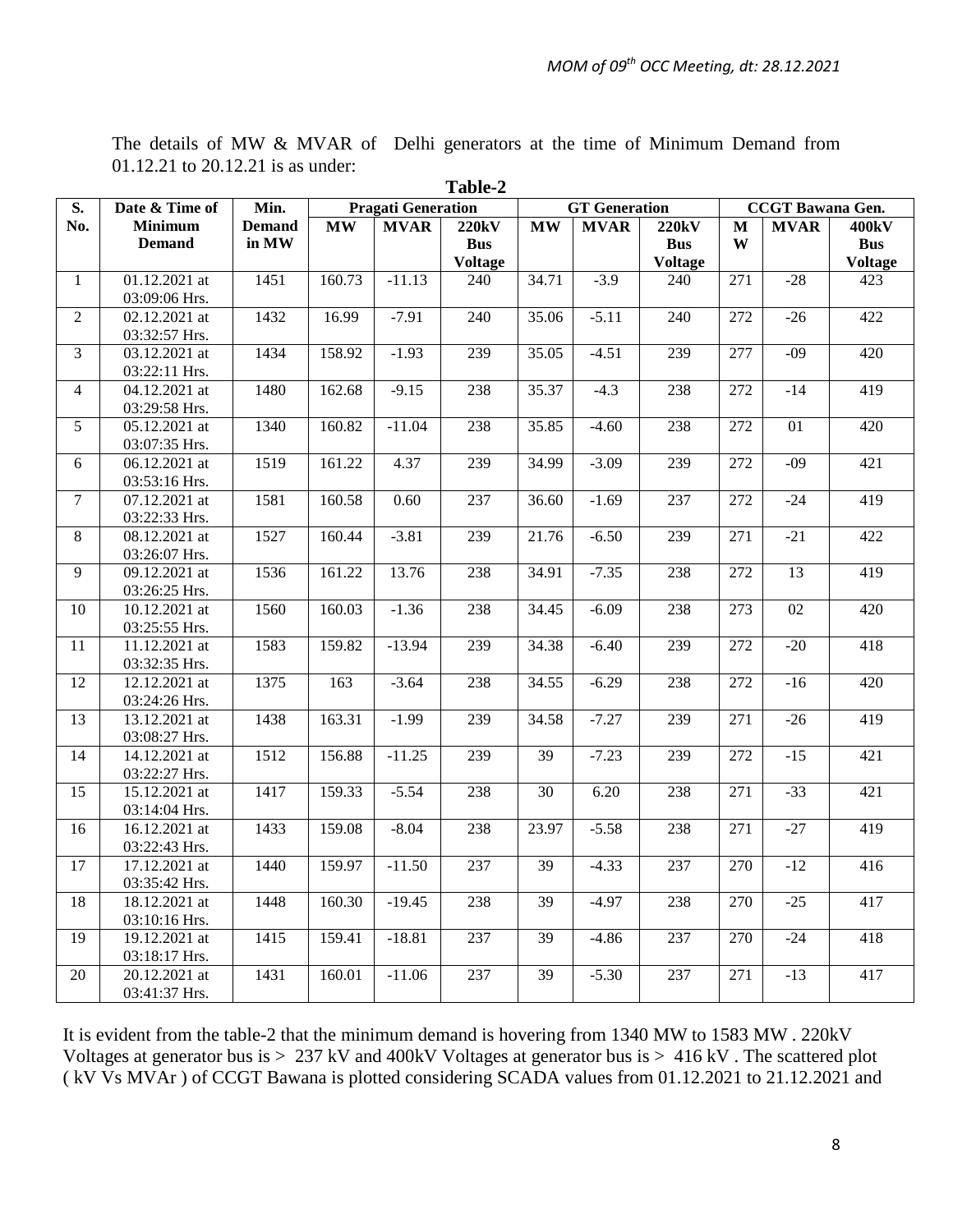

shown in graph below:**-**

It is clear from the scattered plot that CCGT Bawana is generating MVAr even at high voltages.

The details of Reactive billing for Delhi during 2021-2022(till 05.12.2021) is as under:

| Week                    | <b>Duration</b> |                                               |                 | <b>MVARh Drawal</b> |              | <b>Amount in Rs. Lacs</b> |                | <b>Net Amount</b> | Payable          |
|-------------------------|-----------------|-----------------------------------------------|-----------------|---------------------|--------------|---------------------------|----------------|-------------------|------------------|
| No.                     |                 |                                               |                 | <b>High</b>         | Low          | <b>High</b>               | Low            | in Rs. Lacs       | <b>Amount</b> in |
|                         |                 |                                               |                 | <b>Voltage</b>      | Voltage      | <b>Voltage</b>            | <b>Voltage</b> |                   | Rs. Lacs         |
| 1                       | 29-Mar-21       | $\mathbf{u} = \mathbf{v}$                     | $4-Apr-21$      | $-62725.1$          | 0.1          | 97.22391                  | 0.00016        | 95.95181          | 95.95181         |
| $\boldsymbol{2}$        | $5-Apr-21$      | $-$                                           | $11-Apr-21$     | $-49523.4$          | 0.00         | 76.76127                  | 0.00000        | 76.76127          | 76.76128         |
| $\overline{\mathbf{3}}$ | $12$ -Apr-21    | $\overline{\phantom{a}}$                      | 18-Apr-21       | $-40741$            | 0.00         | 63.14855                  | 0.00000        | 63.14855          | 63.14856         |
| 4                       | $19-Apr-21$     | $-$                                           | 25-Apr-21       | $-79884.7$          | 0.00         | 123.82129                 | 0.00000        | 123.82129         | 123.82131        |
| 5                       | 26-Apr-21       | $-$                                           | $2-May-21$      | -43849.8            | $-0.4$       | 67.96719                  | $-0.00062$     | 67.96657          | 67.9666          |
| 6                       | $3-May-21$      | $\sim$ $\sim$                                 | $9-May-21$      | $-29828.1$          | $-0.3$       | 46.23356                  | $-0.00047$     | 46.23309          | 46.23312         |
| 7                       | $10$ -May-21    | $\sim$ $\sim$                                 | 16-May-21       | $-58656$            | $\mathbf{0}$ | 90.91680                  | 0.00000        | 90.91680          | 90.91681         |
| 8                       | $17$ -May-21    | $\sim$ $\sim$                                 | 23-May-21       | $-65367.3$          | $\mathbf{0}$ | 101.31932                 | 0.00000        | 101.31932         | 101.31934        |
| 9                       | 24-May-21       | $\mathord{\hspace{1pt}\text{--}\hspace{1pt}}$ | 30-May-21       | $-28302.7$          | 22.5         | 43.86919                  | 0.03488        | 43.90406          | 43.90407         |
| 10                      | 31-May-21       | $\overline{a}$                                | $6$ -Jun-21     | $-23736.3$          | 0.4          | 36.79127                  | 0.00062        | 36.79189          | 36.79191         |
| 11                      | $7-Jun-21$      | $-$                                           | 13-Jun-21       | $-8652.6$           | 257.3        | 13.41153                  | 0.39882        | 13.81035          | 13.81034         |
| 12                      | $14$ -Jun-21    | $-$                                           | 20-Jun-21       | $-6937.2$           | 16.4         | 10.75266                  | 0.02542        | 10.77808          | 10.77809         |
| 13                      | $21$ -Jun- $21$ | $\overline{\phantom{a}}$                      | $27$ -Jun- $21$ | $-3436$             | 30.2         | 5.32580                   | 0.04681        | 5.37261           | 5.27898          |
| 14                      | $28$ -Jun- $21$ | --                                            | $4-Jul-21$      | $-3443.1$           | 52.1         | 5.33681                   | 0.08076        | 5.41756           | 5.41757          |
| 15                      | $5-Jul-21$      | $-$                                           | $11-Jul-21$     | $-2292.9$           | $-217.6$     | 3.55400                   | $-0.33728$     | 3.21672           | 3.21673          |
| 16                      | $12$ -Jul-21    | $\overline{\phantom{a}}$                      | $18$ -Jul-21    | $-7594.6$           | $-23.7$      | 11.77163                  | $-0.03674$     | 11.73490          | 11.73489         |
| 17                      | 19-Jul-21       | $-$                                           | 25-Jul-21       | $-18657.2$          | $-0.9$       | 28.91866                  | $-0.00140$     | 28.91727          | 28.91727         |
| 18                      | $26$ -Jul- $21$ | $\overline{\phantom{a}}$                      | $1-Aug-21$      | $-13197$            | $-0.1$       | 20.45535                  | $-0.00016$     | 20.45520          | 20.45519         |
| 19                      | $2-Aug-21$      | $\overline{\phantom{a}}$                      | 8-Aug-21        | $-8405.4$           | $-14.8$      | 13.02837                  | $-0.02294$     | 13.00543          | 13.00543         |
| 20                      | 9-Aug-21        | $-$                                           | 15-Aug-21       | $-7372.7$           | $-5.5$       | 11.42769                  | $-0.00853$     | 11.41916          | 11.41916         |
| 21                      | 16-Aug-21       | $\overline{a}$                                | 22-Aug-21       | $-1719.3$           | $-126.2$     | 2.66492                   | $-0.19561$     | 2.46931           | 2.46929          |
| 22                      | $23$ -Aug-21    | $\overline{a}$                                | 29-Aug-21       | $-5961.8$           | $-17.8$      | 9.24079                   | $-0.02759$     | 9.21320           | 9.21319          |
| 23                      | 30-Aug-21       | $\overline{a}$                                | $5-Sep-21$      | $-35536.6$          | $-0.7$       | 55.08173                  | $-0.00109$     | 55.08065          | 55.08066         |
| 24                      | $6-Sep-21$      | $\overline{a}$                                | $12$ -Sep-21    | $-28971.8$          | $\Omega$     | 44.90629                  | 0.00000        | 44.90629          | 44.90629         |
| 25                      | $13-Sep-21$     | $\mathbb{L}^{\mathbb{L}}$                     | $19-Sep-21$     | $-35714.4$          | $\mathbf{0}$ | 55.35732                  | 0.00000        | 55.35732          | 55.35733         |

**Rate : 15.50 Ps/kVARh**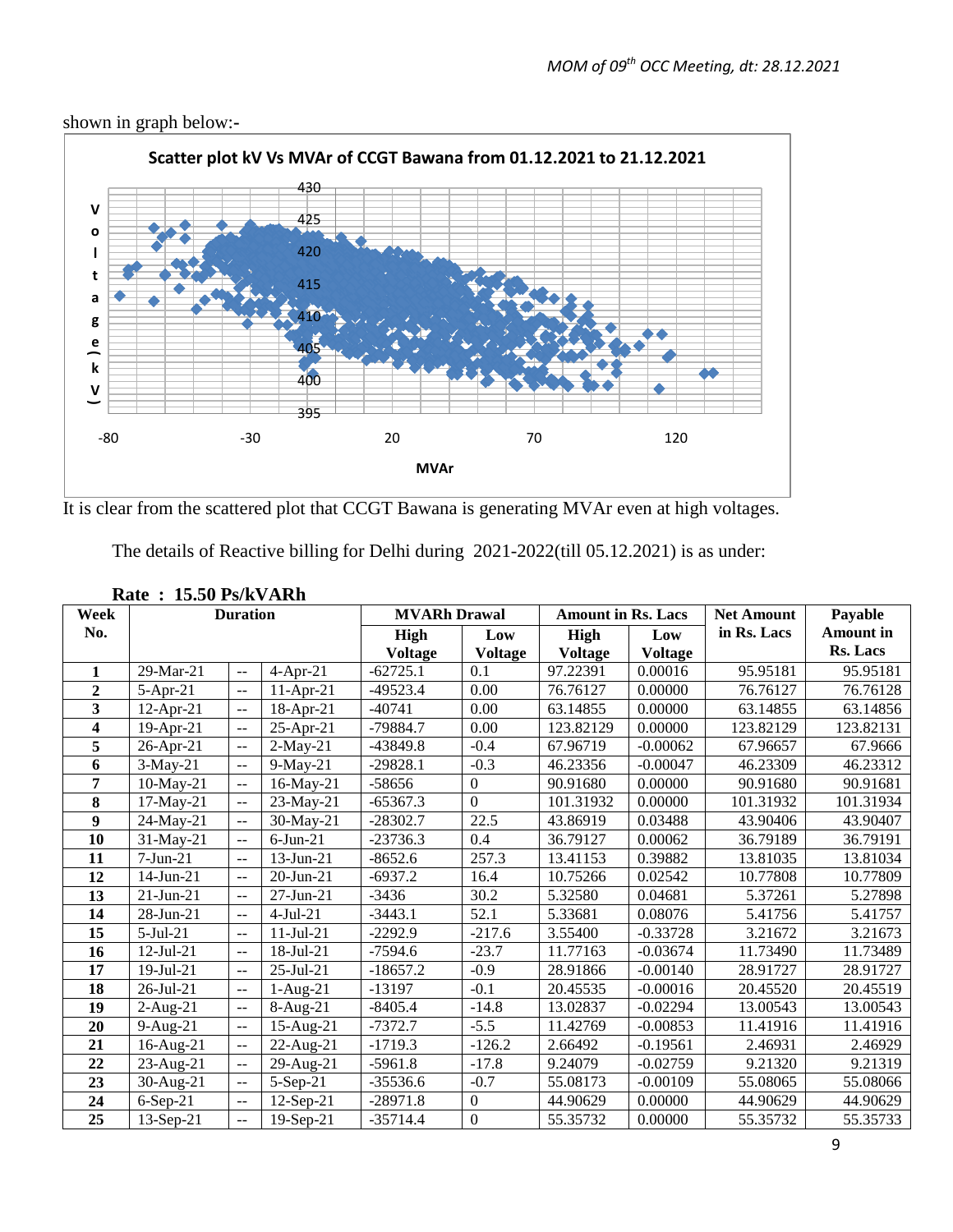| 26 | $20-Sep-21$     | $- -$         | $26-Sep-21$ | $-29991$                                                                                              | 0.1      | 46.48605  | 0.00016    | 46.48621   | 46.48589   |
|----|-----------------|---------------|-------------|-------------------------------------------------------------------------------------------------------|----------|-----------|------------|------------|------------|
| 27 | $27-Sep-21$     | $- -$         | $3-Oct-21$  | $-26886.3$                                                                                            | $\Omega$ | 41.67377  | 0.00000    | 41.67377   | 41.67378   |
| 28 | $4-Oct-21$      | $- -$         | 10-Oct-21   | $-20874.4$                                                                                            | $\theta$ | 32.35532  | 0.00000    | 32.35532   | 32.35531   |
| 29 | $11-Oct-21$     | $- -$         | $17-Oct-21$ | $-51993.8$                                                                                            | $-0.1$   | 80.59039  | $-0.00016$ | 80.59024   | 80.59024   |
| 30 | $18-Oct-21$     | $- -$         | 24-Oct-21   | -73954.4                                                                                              | $\theta$ | 114.62932 | 0.00000    | 114.62932  | 114.62934  |
| 31 | $25$ -Oct- $21$ | $- -$         | $31-Oct-21$ | $-81484.2$                                                                                            | $\theta$ | 126.30051 | 0.00000    | 126.30051  | 126.30053  |
| 32 | $1-Nov-21$      | $\sim$ $\sim$ | $7-Nov-21$  | $-83948.6$                                                                                            | $\Omega$ | 130.12033 | 0.00000    | 130.12033  | 130.12035  |
| 33 | $8-Nov-21$      | $- -$         | $14-Nov-21$ | $-77986.1$                                                                                            | $\Omega$ | 120.87846 | 0.00000    | 120.87846  | 120.87847  |
| 34 | $15-Nov-21$     | $-$           | $21-Nov-21$ | $-73851.1$                                                                                            | $\Omega$ | 114.46921 | 0.00000    | 114.46921  | 114.46921  |
| 35 | $22-Nov-21$     | $-$           | $28-Nov-21$ | $-64729.1$                                                                                            | $\Omega$ | 100.33011 | 0.00000    | 100.33011  | 100.33011  |
| 36 | $29-Nov-21$     | $-$           | $5$ -Dec-21 | $-69042.7$                                                                                            | $\Omega$ | 107.01619 | 0.00000    | 107.01619  | 107.0162   |
|    | <b>Total</b>    |               |             | $-1325248.70$                                                                                         | $-29$    | 2054.1355 | $-0.04495$ | 2052.81829 | 2052.72465 |
|    |                 |               |             | Note: In case of energy, (-) ve indicates injection and in case of amount (-)ve indicates receivable. |          |           |            |            |            |

**OCC observed that generators are not absorbing reactive power at high voltages however, more data is required for further assessment. Representative of CCGT Bawana was absent in the meeting & OCC advised SLDC to write a letter to CCGT Bawana, Pragati & GT generation to specify and submit the reactive power generation. The data must also be submitted on daily basis to SLDC.**

**OCC further advised SLDC to monitor the high voltage & reactive power issue and assist the station staff in taking necessary steps for maintaining within acceptable limit.**

**OCC deliberated the high voltage & reactive power injection issue in Delhi system during winter season & advised additional following corrective action:-**

- **i. Switching off the capacitors at all the Substations of Delhi.**
- **ii. Transformer tap optimization by DTL and DISCOM.**
- **iii. Monitoring of all 400/220kV ICTs and taking actions wherein VAR flows are observed from 220kV to 400kV side. In this respect reactive energy changes could also be monitored.**
- **iv. Opening of lightly loaded transmission cables/transmission lines keeping reliability in focus.**
- **v. All the generators are advised not to inject MVAr in grid and should absorb MVAr particularly during high voltage condition above 400kV to improve voltage profile of the grid as per their capability curve. The detail of MVAR generated /absorbed by each machine be intimated to SLDC for proper analysis.**
- **vi. DISCOMs/DMRC were requested to select the list of feeders for switching exercise to control reactive power injection. List of selected feeders to be shared with SLDC.**
- **vii. For switching of 220kV level double ckt U/G cables, OCC advised switching of U/G cable circuits on alternate basis to ensure the healthiness of both the ckts. DTL/O&M shall inform the SLDC if any U/G cable ckt switched off for more than a week.**

**OCC also advised DMRC, DTL & DISCOMs to explore all possibilities to control system voltage profile and reactive power injection in system from their respective ends.**

**(Action by Generators (IPGCL, PPCL, Bawana) DMRC, DTL & DISCOMs)**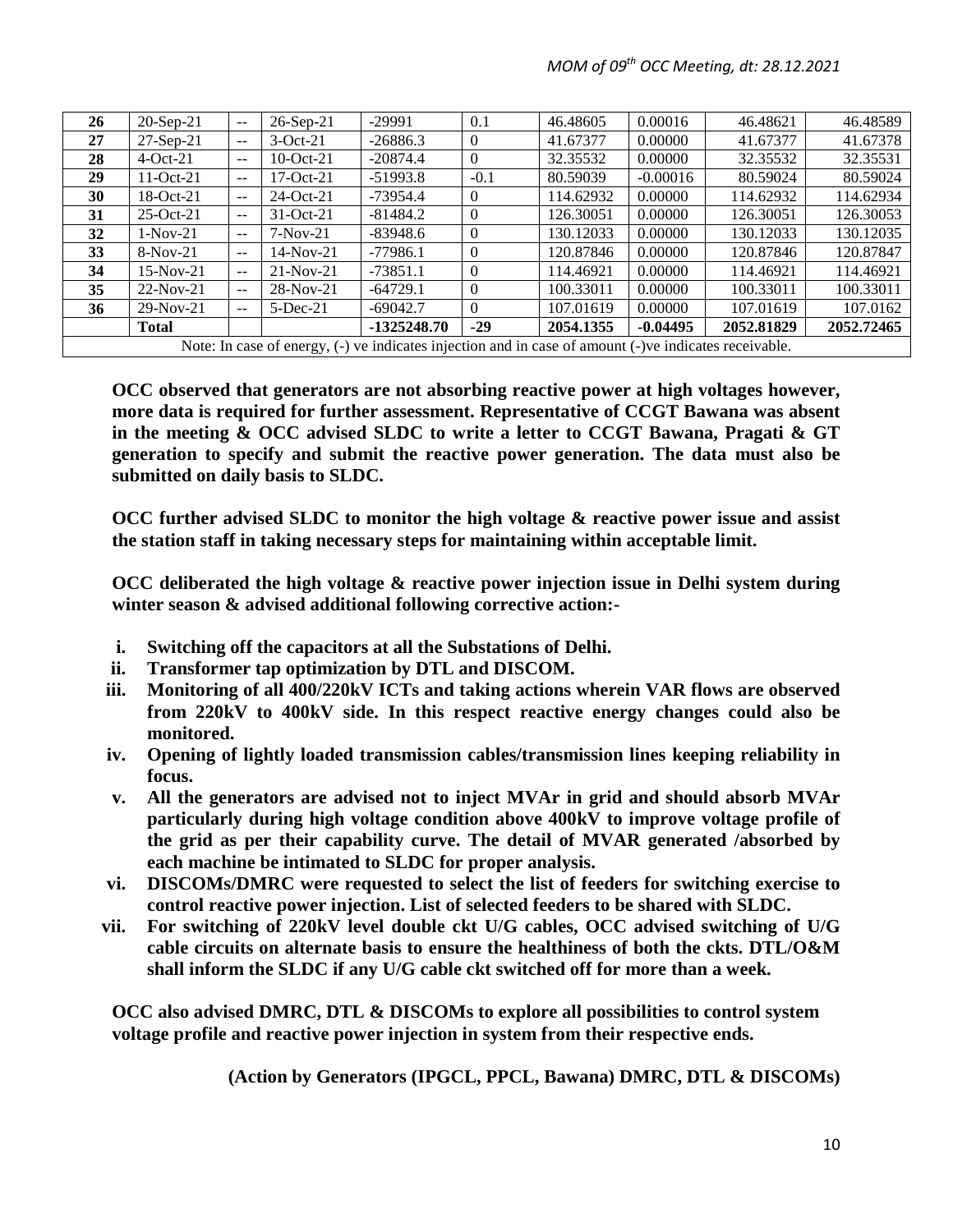# **2. Returning of shutdown of 220kV Maharani Bagh-Trauma Centre ckts I & II.**

In  $07<sup>th</sup>$  Delhi OCC meeting held on 26.10.21, a shutdown requested by DTL Project Deptt was approved from 15.11.21 to 01.12.21 to shift the existing 220 kV U/G laid cables in order to facilitate PWD for making underpass.

The shutdown was requested for 15 Days and it was availed on 15.11.21 and the same shutdown has not been returned till now. The 220kV Maharani Bagh –Trauma centre ckts are important link in South Delhi area and facing reliability issues in managing the Grid. It is requested to update the status on completion of the shutdown works.

DTL Project Deptt is requested to return the shutdown on priority.

**As gathered from DTL Project-II, the 220kV D/C Maharani Bagh-Trauma centre ckts are expected to be energized by 15.01.2022.** 

**OCC observed that the shutdown has been extended considerably thus affecting the shutdown schedules of other sub-station elements. OCC directed DTL to expedite the work and return the shutdown of Maharani Bagh-Trauma Centre Ckt-I & II at the earliest.** 

**(Action by DTL)**

# **DTL Agenda**

**3. Emergency shutdown at 220kV GIS Tuglakabad for attending internal oil leakage rectification of power transformer-II, 220/66 kV 160MVA**

| S.           | <b>Name of</b> | Date of   | <b>Time</b> | Name of the    | Work to be         | <b>Remarks</b> |
|--------------|----------------|-----------|-------------|----------------|--------------------|----------------|
| N            | Sub-           | Shut-     | duration    | <b>Element</b> | carried            |                |
| $\mathbf 0$  | <b>Station</b> | down      | of          |                |                    |                |
|              |                |           | shut-down   |                |                    |                |
| $\mathbf{1}$ | 220kV          | 10.01.202 | From        | Bay No 211     | Attending of oil   | Load shall be  |
|              | <b>GIS</b>     |           | 10.1.2022   | 220/66kV       | leakage from       | met on bay no. |
|              | Tuglakaba      | 10:00hrs  | $10:00$ hrs | $160$ Tx-II    | main oil tank to   | 221,           |
|              | d              |           | to          |                | OLTC tank by       | 220/66kV,      |
|              |                |           | 21.01.2022  |                | <b>BHEL Jhansi</b> | 160MVA Tx I    |
|              |                |           | 18:00hrs    |                | representative as  |                |
|              |                |           |             |                | per MoM with       |                |
|              |                |           |             |                | PGCIL and DTL      |                |

DTL requested shutdown of 160MVA Tx-II at 220 kV Tughlakabad as below:

**OCC approved the above shutdown for proposed dates.**

## **4. Shutdown of Bamnauli-PPK 1 and Bamnauli-PPK3 ( D/C ) for loc# AP14 and AP15**

PGCIL has submitted revised shutdown schedule of Bamanuli- PPK1 and Bamnuli-PPK3 lines for stringing of 400kV conductor at Loc# AP14 and AP15. As per OCC shutdown list for the month December-2021, the following shutdowns were approved on the request of PGCIL for stringing of 400 kV conductor between loc# AP 14 and AP 15. However, PGCIL vide email dated 15.12.2021 informed that due to construction ban w.e.f 14.11.2021 the gantry work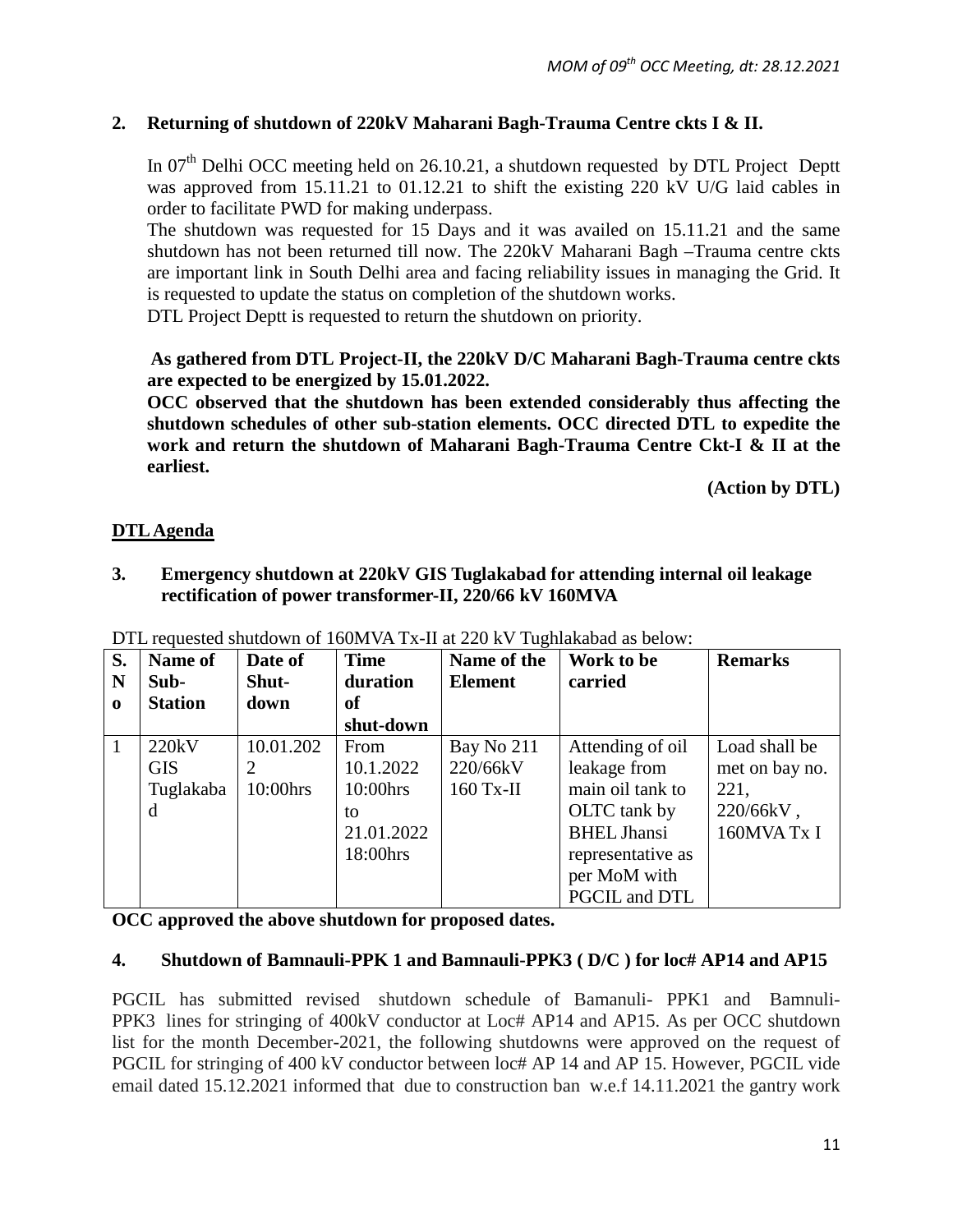|    | <b>S.No</b>   <b>Name of Lines</b> | <b>PGCIL</b><br>submit<br>revised Time |                    |
|----|------------------------------------|----------------------------------------|--------------------|
|    |                                    | schedule date                          |                    |
|    | 220 KV BML- PPK 1                  | 03.01.2022 to 05.01.2022               | 03 days continuous |
|    | 220kV BML-PPK3                     | 06.01.2022 to 08.01.2022               | 03 days continuous |
| 3. | 220kV BML- PPK1 and 109.01.2022    |                                        | $01$ day           |
|    | <b>BML-PPK3</b>                    |                                        |                    |

is still not completed, as such, lowering of 220 kV DTL lines on gantry cannot be possible during said approved period. Hence, PGCIL submitted revised shutdown list as per below:-

**PGCIL informed that date for shutdown has been revised again & schedule is as under:-**

| S.No | Name of Lines                | <b>Shutdown dates</b>    |
|------|------------------------------|--------------------------|
|      | 220 KV BML-PPK 1             | 20.01.2022 to 22.01.2022 |
|      | 220kV BML-PPK3               | 23.01.2022 to 25.01.2022 |
|      | 220kV BML-PPK1 and BML-PPK 3 | 26.01.2021               |

**After detailed deliberation among members of DTL, DISCOMs, SLDC, the OCC approved above shutdowns subject to real time conditions.** 

**Further, the shutdown at Sr. No-3 is approved subject to revival of 220kV Maharani Bagh-Trauma Centre Ckt-I & II. OCC also advised PGCIL to complete all the necessary documentation formalities.**

**(Action by DTL & PGCIL)**

#### **5. Fire incident in 33 kV GIS and power cables at 220kV GIS Sub station Lodhi Road due to fault in 33 kV cable of NDSE Circuit-II of BRPL on dt. 29.11.2021 at 22:09 hrs due to poor workmanship of the jointer of BRPL**

**Brief description:** 220 kV Substation at Lodhi Road is connected to 220 kV Substation at Maharani Bagh through 220 kV Double circuit O/H transmission lines. It feeds the load of South Delhi and VVIP area of lodhi road and adjoining area with installed transformation capacity of 300 MVA at 220 kV level (3x100 MVA transformers). At the time of incident, load of 29MW was being fed from 220 kV Lodhi Road Substation. 33 kV Incomer-I and III were connected to 33kV Bus-I while 33 kV Incomer -II was connected to 33 kV Bus-II. 33 kV Bus Coupler was in **OFF** position and 33kV Bus sections were in **ON** position.

**Tripping Details:** At about 22:00Hrs on 29.11.2021, the 33kV System at Lodhi Road was running with a load of approx. 29MW with load of around 1MW on 33 kV NDSE Circuit-II. At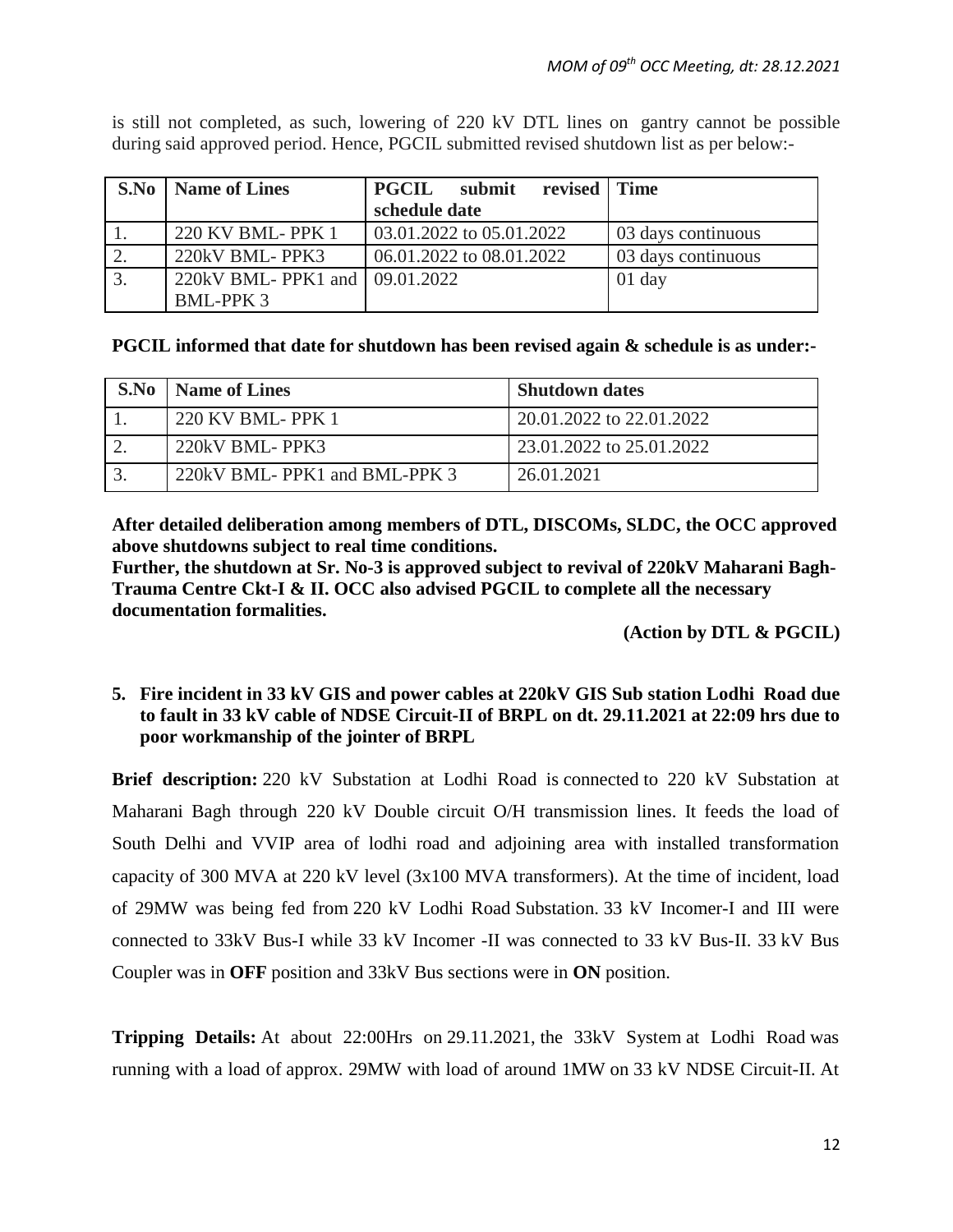| S. No | <b>Name of Bay</b>          | <b>Time of</b>   | Time of            | <b>Relay Indication</b>  |
|-------|-----------------------------|------------------|--------------------|--------------------------|
|       |                             | <b>Incidence</b> | <b>Restoration</b> |                          |
|       | NDSE Ckt-29.11.2021<br>33kV |                  | Under              | Distance Zone-I, Phase-B |
|       | $(12A, Bus-I)$              | $22:09$ hrs      | <b>Breakdown</b>   |                          |
|       | 2. 33kV Incomer No.II       | 29.11.2021       |                    | O/C                      |
|       | $(210A, Bus-II)$            | $22:52$ hrs      |                    |                          |

22:09hrs, 33 kV NDSE Circuit-II tripped and subsequently 33 kV I/C -II also tripped with following indication:

#### **Observations:**

- 1. At 22:09 Hrs, 33kV NDSE Circuit-II tripped on Distance Protection with Fault Current of 25 kA.
- 2. Smoke and fire reported beneath the GIS panel of NDSE from the 33 kV GIS room. The presence of smoke is only possible when there is looseness of the cable termination due to poor workmanship of the jointer of BRPL while plug –in and plug-out of the cable.
- 3. 33kV I/C-II tripped on 3-phase Over current protection at 22:52 hrs.
- 4. 220kV Maharani Bagh-Lodhi Road ckt- I & II made off at 23:09 hrs to Isolate Grid supply from safety point of view for controlling the fire by Delhi Fire Services.
- 5. Panel No. 16 to 27 of 33kV GIS (excluding panel no. 26 i.e Defence Colony Ckt. already taken out) completely burnt due to fire from the 33kV cable trench below the panels.
- 6. 33 kV cables of Vidyut Bhawan, JLN, 100MVA I/C-III, 20MVA- 2 nos. , 16MVA-2 nos., 33kV capacitor Bank -2nos., NDSE- ckt2, Defence Colony, CBI feeder completely burnt.
- 7. Control cables of 33kV HUDCO, 20MVA-Tr.1, 16MVA Tr.4 100MVA I/C-I, Vidyut Bhawan, JLN, 100MVA I/C-III, 16MVA-2, NDSE-2, Defence Colony, CBI, IHC-2 feeder completely burnt.
- 8. Damage due to heat also observed in LCC panels of 33kV Panel nos. 1 to 15, however they did not burn.
- 9. The smoke was also observed on 18.11.21 at 21:29 hrs on the same panel of 33kV NDSE Circuit-II during the feeder tripping and the same was informed to System Operation & Mtc. Team of BRPL.
- 10. One panel of 33KV GIS at 220KV Peeragarhi Station was also damaged in 2021 due to poor workmanship of the jointer of BRPL while plug –in and plug-out of the cable and BRPL is paying for the repairing of this damaged panel.